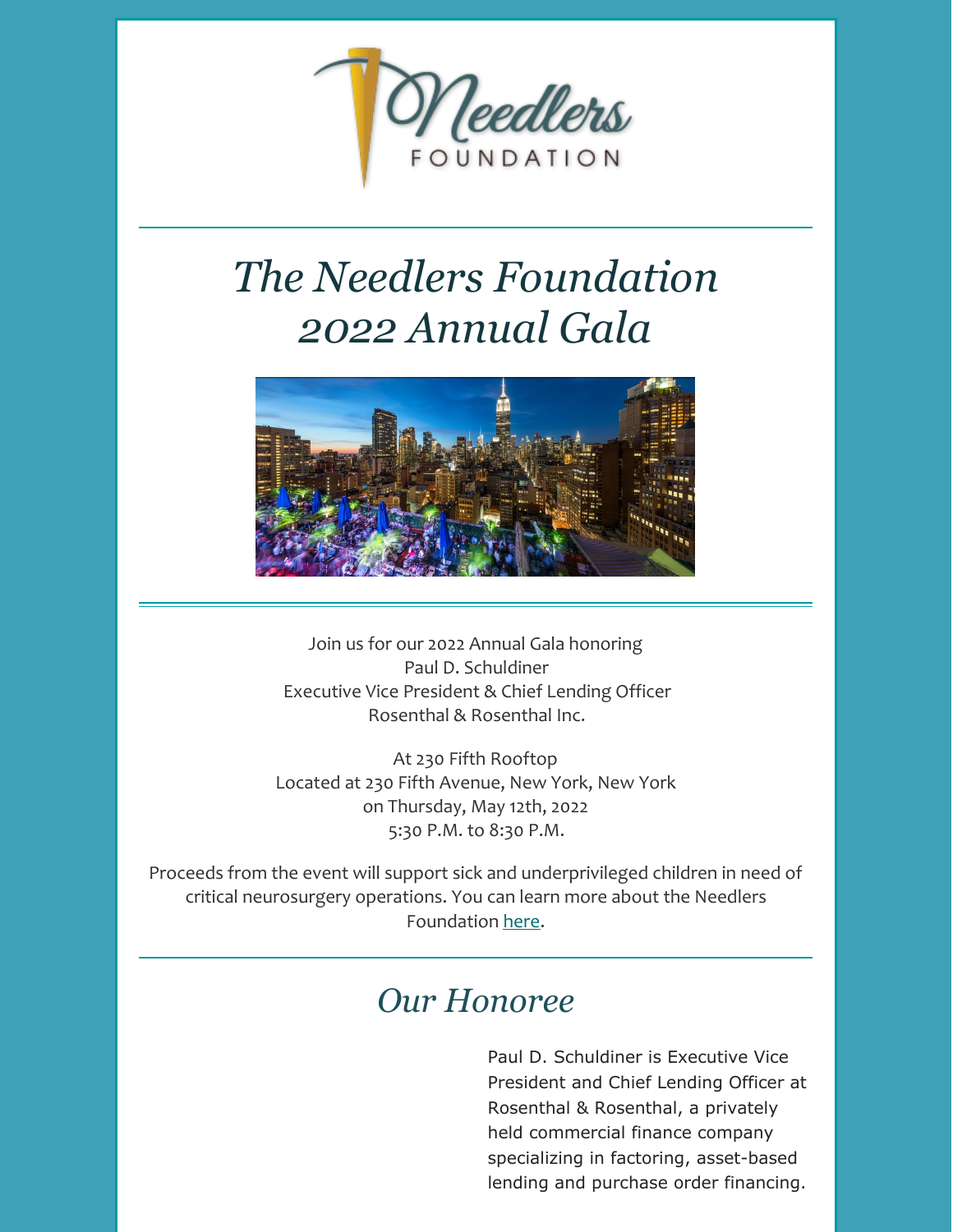

**Paul D. Schuldiner E.V.P & Chief Lending Officer** *Rosenthal & Rosenthal Inc.* As Chief Lending Officer, Paul is responsible for driving the firm's growth strategy and business development across all of Rosenthal's products and offerings. He is a key member of the executive leadership team and works closely with the division heads and the Rosenthal family to manage credit policies and organizational practices for the firm's portfolio of clients.

Click [here](https://files.constantcontact.com/903280e0601/c7b9e4b3-bf74-4e0f-93ba-ca868e37fe38.docx) for full bio.

## *Please Join Us*

*[Individual](https://www.paypal.com/cgi-bin/webscr?cmd=_s-xclick&hosted_button_id=5D5Z4NE9HWCL8) Event Ticket*

Event Ticket: \$325

*Platinum [Sponsorship](https://www.paypal.com/cgi-bin/webscr?cmd=_s-xclick&hosted_button_id=NE2J765WYSE4A)*

10 event tickets and distinguished individual recognition at the event: \$10,000

*Gold [Sponsorship](https://www.paypal.com/cgi-bin/webscr?cmd=_s-xclick&hosted_button_id=AHKDNCFAJX9MJ)*

6 event tickets and individual recognition at the event: \$5,000 *Silver [Sponsorship](https://www.paypal.com/cgi-bin/webscr?cmd=_s-xclick&hosted_button_id=QXNJVFALLTP94)*

3 event tickets with rotating name and logo on screens throughout the event: \$2,500

*[Donate](https://www.paypal.com/cgi-bin/webscr?cmd=_s-xclick&hosted_button_id=G9UC62K445VWA)*

I am unable to attend but I would like to donate to The Needlers Foundation

For more information, please contact:

Douglas P. Taliaferro, President Joseph Ferrone, Treasurer needlersfoundation@gmail.com